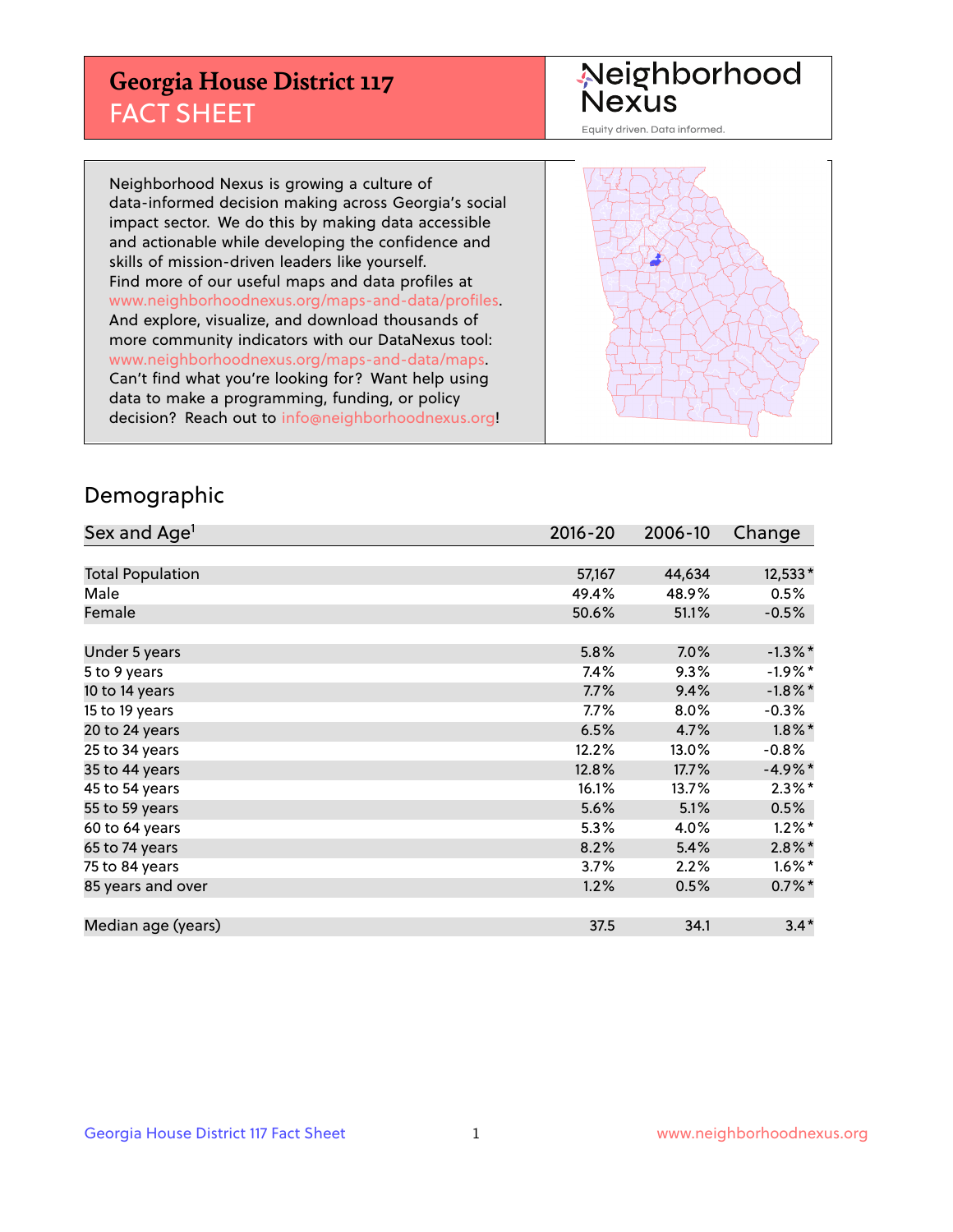## Demographic, continued...

| Race <sup>2</sup>                                            | $2016 - 20$ | 2006-10 | Change      |
|--------------------------------------------------------------|-------------|---------|-------------|
| <b>Total population</b>                                      | 57,167      | 44,634  | 12,533*     |
| One race                                                     | 95.9%       | 98.5%   | $-2.6\%$ *  |
| White                                                        | 63.3%       | 73.6%   | $-10.3\%$ * |
| <b>Black or African American</b>                             | 30.0%       | 22.4%   | $7.6\%$ *   |
| American Indian and Alaska Native                            | 0.2%        | 0.3%    | $-0.1%$     |
| Asian                                                        | 1.0%        | 1.0%    | 0.1%        |
| Native Hawaiian and Other Pacific Islander                   | 0.0%        | 0.0%    | 0.0%        |
| Some other race                                              | 1.3%        | 1.2%    | 0.1%        |
| Two or more races                                            | 4.1%        | 1.5%    | $2.6\%$ *   |
| Race alone or in combination with other race(s) <sup>3</sup> | $2016 - 20$ | 2006-10 | Change      |
|                                                              |             |         |             |
| Total population                                             | 57,167      | 44,634  | 12,533*     |
| White                                                        | 67.0%       | 74.8%   | $-7.8\%$ *  |
| <b>Black or African American</b>                             | 32.6%       | 23.4%   | $9.2\%$ *   |
| American Indian and Alaska Native                            | 1.5%        | 0.7%    | $0.8\%$ *   |
| Asian                                                        | 1.6%        | 1.3%    | 0.3%        |
| Native Hawaiian and Other Pacific Islander                   | 0.2%        | 0.0%    | 0.1%        |
| Some other race                                              | 2.1%        | 1.4%    | 0.7%        |
| Hispanic or Latino and Race <sup>4</sup>                     | $2016 - 20$ | 2006-10 | Change      |
| <b>Total population</b>                                      | 57,167      | 44,634  | 12,533*     |
| Hispanic or Latino (of any race)                             | 5.7%        | 4.4%    | 1.3%        |
| Not Hispanic or Latino                                       | 94.3%       | 95.6%   | $-1.3\%$ *  |
| White alone                                                  | 60.7%       | 70.6%   | $-9.9%$ *   |
| <b>Black or African American alone</b>                       | 29.8%       | 22.3%   | $7.5\%$ *   |
| American Indian and Alaska Native alone                      | 0.2%        | 0.3%    | $-0.1%$     |
| Asian alone                                                  | 1.0%        | 1.0%    | 0.0%        |
| Native Hawaiian and Other Pacific Islander alone             | 0.0%        | 0.0%    | 0.0%        |
| Some other race alone                                        | 0.1%        | 0.2%    | $-0.1%$     |
| Two or more races                                            | 2.5%        | 1.3%    | $1.2\%$ *   |
|                                                              |             |         |             |
| U.S. Citizenship Status <sup>5</sup>                         | $2016 - 20$ | 2006-10 | Change      |
| Foreign-born population                                      | 2,726       | 2,142   | 584         |
| Naturalized U.S. citizen                                     | 55.0%       | 56.6%   | $-1.6%$     |
| Not a U.S. citizen                                           | 45.0%       | 43.4%   | 1.6%        |
|                                                              |             |         |             |
| Citizen, Voting Age Population <sup>6</sup>                  | 2016-20     | 2006-10 | Change      |
| Citizen, 18 and over population                              | 41,219      | 29,850  | 11,369*     |
| Male                                                         | 47.1%       | 48.3%   | $-1.2%$     |
| Female                                                       | 52.9%       | 51.7%   | 1.2%        |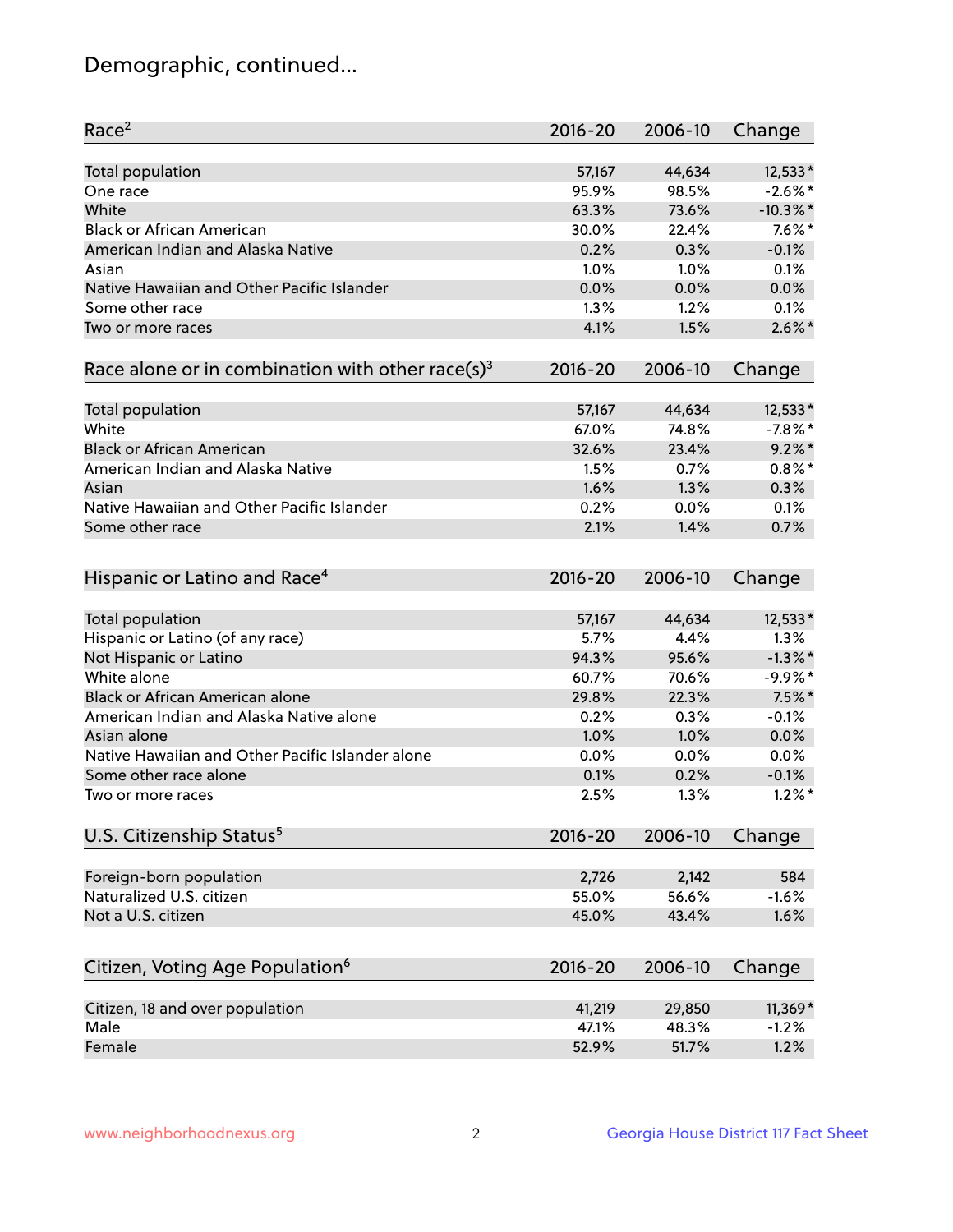#### Economic

| Income <sup>7</sup>                                 | $2016 - 20$ | 2006-10 | Change     |
|-----------------------------------------------------|-------------|---------|------------|
|                                                     |             |         |            |
| All households                                      | 18,735      | 14,371  | 4,364*     |
| Less than \$10,000                                  | 4.1%        | 3.4%    | 0.6%       |
| \$10,000 to \$14,999                                | 1.7%        | 2.6%    | $-0.9%$    |
| \$15,000 to \$24,999                                | 3.2%        | 5.8%    | $-2.6\%$ * |
| \$25,000 to \$34,999                                | 5.7%        | 6.8%    | $-1.1%$    |
| \$35,000 to \$49,999                                | 14.0%       | 14.0%   | $-0.0%$    |
| \$50,000 to \$74,999                                | 19.3%       | 23.3%   | $-4.1\%$ * |
| \$75,000 to \$99,999                                | 16.1%       | 17.9%   | $-1.9%$    |
| \$100,000 to \$149,999                              | 19.6%       | 18.9%   | 0.7%       |
| \$150,000 to \$199,999                              | 9.1%        | 4.9%    | $4.2\%$ *  |
| \$200,000 or more                                   | 7.4%        | 2.3%    | $5.1\%$ *  |
| Median household income (dollars)                   | 78,258      | 68,582  | 9,676*     |
| Mean household income (dollars)                     | 95,300      | 76,313  | 18,987*    |
| With earnings                                       | 81.0%       | 87.3%   | $-6.4\%$ * |
| Mean earnings (dollars)                             | 91,263      | 74,808  | 16,454*    |
| <b>With Social Security</b>                         | 33.8%       | 23.1%   | 10.7%*     |
| Mean Social Security income (dollars)               | 21,810      | 15,849  | 5,961*     |
| With retirement income                              | 25.3%       | 18.6%   | $6.7\%$ *  |
| Mean retirement income (dollars)                    | 31,709      | 24,945  | $6,764*$   |
| With Supplemental Security Income                   | 5.8%        | 2.5%    | $3.3\%$ *  |
| Mean Supplemental Security Income (dollars)         | 7,901       | 8,118   | $-216$     |
| With cash public assistance income                  | 1.3%        | 0.9%    | 0.3%       |
| Mean cash public assistance income (dollars)        | 2,433       | 3,156   | $-723$     |
| With Food Stamp/SNAP benefits in the past 12 months | 9.2%        | 5.5%    | $3.7\%$ *  |
|                                                     |             |         |            |
| Families                                            | 14,839      | 11,808  | $3,031*$   |
| Less than \$10,000                                  | 2.2%        | 2.0%    | 0.2%       |
| \$10,000 to \$14,999                                | 0.9%        | 2.0%    | $-1.1%$    |
| \$15,000 to \$24,999                                | 3.4%        | 5.3%    | $-1.9%$    |
| \$25,000 to \$34,999                                | 4.8%        | 5.5%    | $-0.8%$    |
| \$35,000 to \$49,999                                | 10.6%       | 13.7%   | $-3.1%$    |
| \$50,000 to \$74,999                                | 20.2%       | 23.0%   | $-2.7%$    |
| \$75,000 to \$99,999                                | 17.9%       | 20.2%   | $-2.3%$    |
| \$100,000 to \$149,999                              | 21.2%       | 20.5%   | 0.7%       |
| \$150,000 to \$199,999                              | 10.4%       | 5.1%    | $5.3\%$ *  |
| \$200,000 or more                                   | 8.3%        | 2.6%    | $5.7\%$ *  |
| Median family income (dollars)                      | 85,957      | 73,405  | 12,552*    |
| Mean family income (dollars)                        | 103,806     | 80,649  | 23,157*    |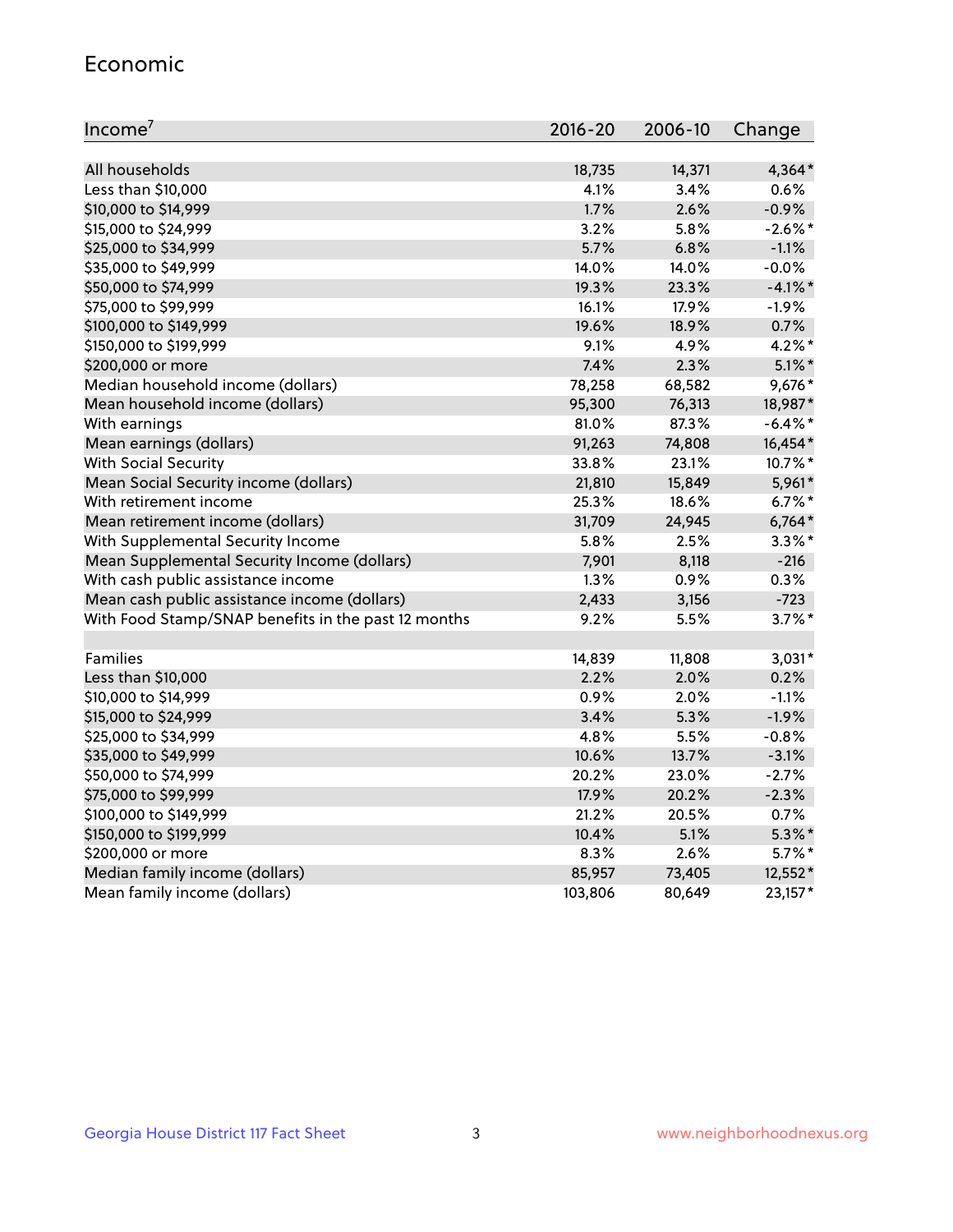## Economic, continued...

| Income, continued <sup>8</sup>                           | 2016-20 | 2006-10 | Change     |
|----------------------------------------------------------|---------|---------|------------|
|                                                          |         |         |            |
| Nonfamily households                                     | 3,896   | 2,563   | $1,333*$   |
| Median nonfamily income (dollars)                        | 44,419  | 43,616  | 803        |
| Mean nonfamily income (dollars)                          | 51,263  | 51,936  | $-673$     |
|                                                          |         |         |            |
| Median earnings for workers (dollars)                    | 40,543  | 35,649  | 4,893*     |
| Median earnings for male full-time, year-round workers   | 57,236  | 50,968  | $6,268*$   |
| (dollars)                                                |         |         |            |
| Median earnings for female full-time, year-round workers | 45,957  | 39,486  | $6,471*$   |
| (dollars)                                                |         |         |            |
|                                                          |         |         |            |
| Per capita income (dollars)                              | 32,558  | 24,999  | 7,559*     |
|                                                          |         |         |            |
|                                                          | 2016-20 | 2006-10 |            |
| Families and People Below Poverty Level <sup>9</sup>     |         |         | Change     |
| <b>All families</b>                                      | 6.2%    | 5.4%    | 0.8%       |
| With related children under 18 years                     | 4.8%    | 6.2%    | $-1.4%$    |
| With related children under 5 years only                 | 3.5%    | 9.0%    | $-5.5%$    |
| Married couple families                                  | 2.3%    | 2.8%    | $-0.5%$    |
| With related children under 18 years                     | 2.3%    | 2.1%    | 0.2%       |
| With related children under 5 years only                 | 0.0%    | 2.0%    | $-2.0%$    |
| Families with female householder, no husband present     | 10.0%   | 17.4%   | $-7.4%$    |
| With related children under 18 years                     | 11.1%   | 21.8%   | $-10.7%$ * |
|                                                          | 15.7%   | 37.5%   | $-21.8%$   |
| With related children under 5 years only                 |         |         |            |
| All people                                               | 7.9%    | 7.1%    | 0.8%       |
| Under 18 years                                           | 8.5%    | 8.3%    | 0.2%       |
| Related children under 18 years                          | 8.1%    | 7.8%    | 0.3%       |
| Related children under 5 years                           | 8.9%    | 8.4%    | 0.5%       |
| Related children 5 to 17 years                           | 7.9%    | 7.6%    | 0.3%       |
| 18 years and over                                        | 7.6%    | 6.6%    | 1.1%       |
| 18 to 64 years                                           | 8.3%    | 6.5%    | 1.8%       |
| 65 years and over                                        | 4.6%    | 6.8%    | $-2.2%$    |
| People in families                                       | 6.2%    | 5.6%    | 0.6%       |
| Unrelated individuals 15 years and over                  | 21.6%   | 22.6%   | $-1.0%$    |
|                                                          |         |         |            |
| Non-Hispanic white people                                | 6.6%    | 5.1%    | 1.5%       |
| Black or African-American people                         | 9.8%    | 10.6%   | $-0.8%$    |
| Asian people                                             | 9.0%    | 12.0%   | $-3.0%$    |
| Hispanic or Latino people                                | 6.5%    | 18.0%   | $-11.5%$   |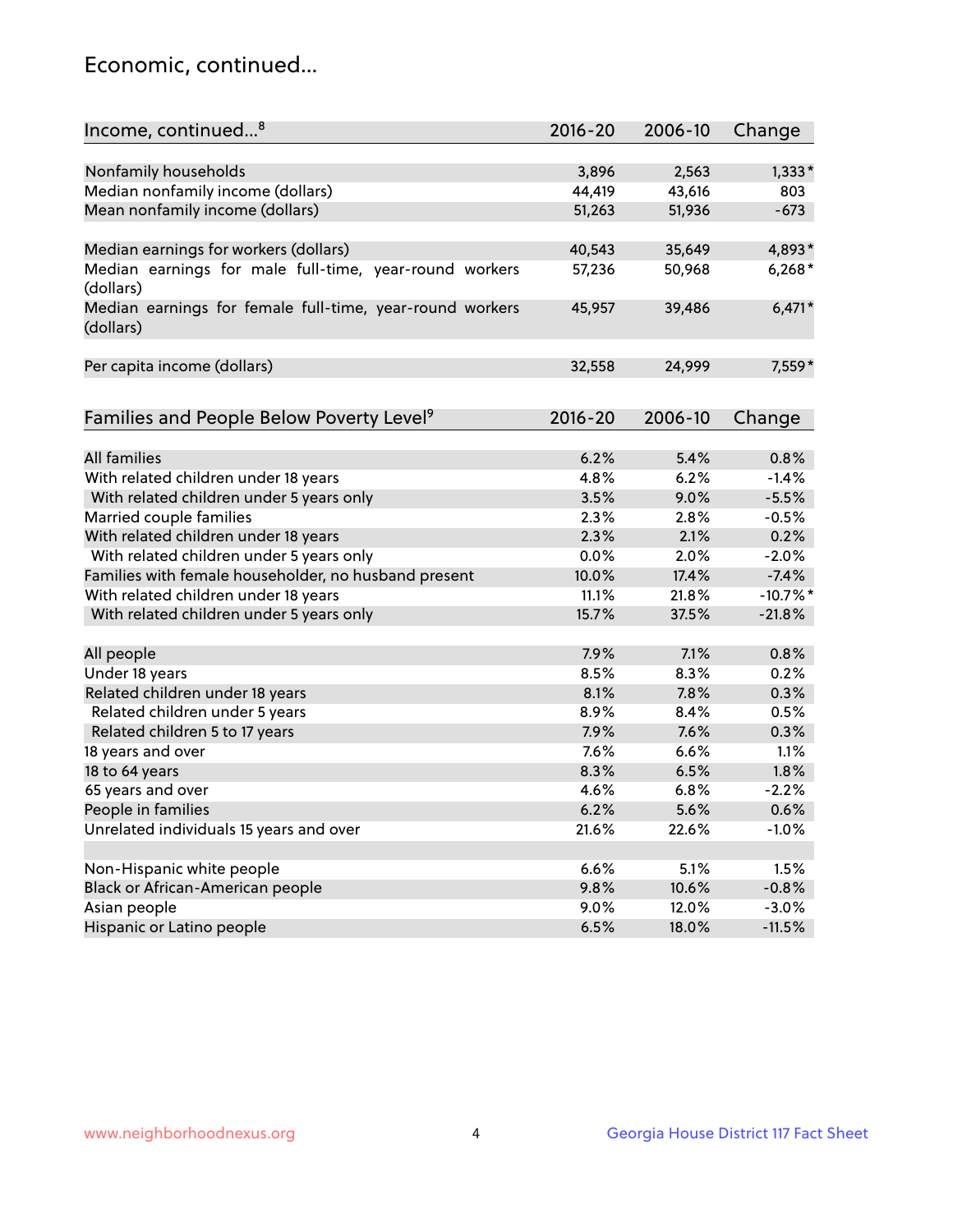## Employment

| Employment Status <sup>10</sup>                                                               | $2016 - 20$ | 2006-10 | Change     |
|-----------------------------------------------------------------------------------------------|-------------|---------|------------|
|                                                                                               |             |         |            |
| Population 16 years and over                                                                  | 44,539      | 32,205  | 12,334*    |
| In labor force                                                                                | 63.6%       | 69.8%   | $-6.3\%$ * |
| Civilian labor force                                                                          | 63.5%       | 69.1%   | $-5.6\%$ * |
| Employed                                                                                      | 59.3%       | 63.2%   | $-4.0\%$ * |
| Unemployed                                                                                    | 4.3%        | 5.8%    | $-1.6%$    |
| <b>Armed Forces</b>                                                                           | 0.1%        | 0.8%    | $-0.7%$    |
| Not in labor force                                                                            | 36.4%       | 30.2%   | $6.3\%$ *  |
| Civilian labor force                                                                          | 28,288      | 22,243  | $6,046*$   |
| <b>Unemployment Rate</b>                                                                      | 6.7%        | 8.5%    | $-1.7%$    |
|                                                                                               |             |         |            |
| Females 16 years and over                                                                     | 23,308      | 16,775  | $6,533*$   |
| In labor force                                                                                | 58.2%       | 63.7%   | $-5.5%$    |
| Civilian labor force                                                                          | 58.2%       | 63.4%   | $-5.2%$    |
| Employed                                                                                      | 55.4%       | 57.9%   | $-2.5%$    |
| Own children of the householder under 6 years                                                 | 3,946       | 3,594   | 353        |
|                                                                                               | 75.0%       | 71.4%   | 3.7%       |
| All parents in family in labor force                                                          |             |         |            |
| Own children of the householder 6 to 17 years                                                 | 10,452      | 9,615   | 836        |
| All parents in family in labor force                                                          | 78.6%       | 76.6%   | 1.9%       |
|                                                                                               |             |         |            |
| Industry <sup>11</sup>                                                                        | $2016 - 20$ | 2006-10 | Change     |
|                                                                                               |             |         |            |
| Civilian employed population 16 years and over                                                | 26,392      | 20,363  | $6,030*$   |
| Agriculture, forestry, fishing and hunting, and mining                                        | 0.7%        | 0.5%    | 0.2%       |
| Construction                                                                                  | 7.2%        | 7.2%    | $-0.0%$    |
| Manufacturing                                                                                 | 6.6%        | 8.1%    | $-1.5%$    |
| Wholesale trade                                                                               | 3.1%        | 3.2%    | $-0.2%$    |
| Retail trade                                                                                  | 12.3%       | 11.3%   | 1.0%       |
| Transportation and warehousing, and utilities                                                 | 12.0%       | 14.4%   | $-2.4\%$   |
| Information                                                                                   | 1.4%        | 2.1%    | $-0.7%$    |
| Finance and insurance, and real estate and rental and leasing                                 | 6.1%        | 7.6%    | $-1.6%$    |
| Professional, scientific, and management, and administrative<br>and waste management services | 10.0%       | 8.0%    | $2.1\%$ *  |
| Educational services, and health care and social assistance                                   | 20.3%       | 18.5%   | 1.8%       |
|                                                                                               |             |         |            |
| Arts, entertainment, and recreation, and accommodation and<br>food services                   | 7.8%        | 5.6%    | $2.2\%$ *  |
| Other services, except public administration                                                  | 4.0%        | 5.2%    | $-1.2%$    |
| Public administration                                                                         | 8.6%        | 8.3%    | 0.3%       |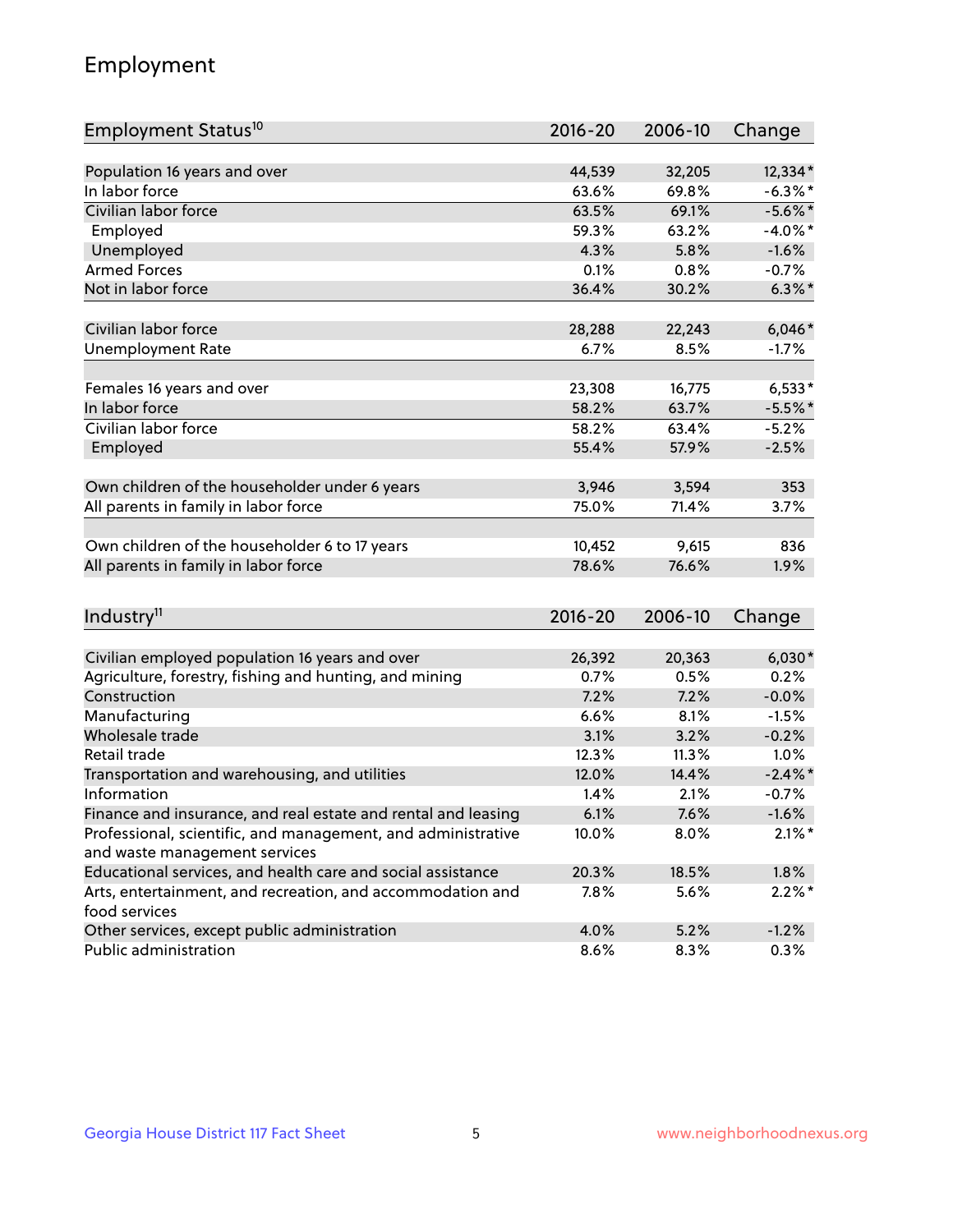## Employment, continued...

| Occupation <sup>12</sup>                                                    | $2016 - 20$    | 2006-10         | Change            |
|-----------------------------------------------------------------------------|----------------|-----------------|-------------------|
| Civilian employed population 16 years and over                              | 26,392         |                 |                   |
|                                                                             |                | 20,363<br>31.5% | $6,030*$          |
| Management, business, science, and arts occupations<br>Service occupations  | 36.6%<br>14.2% | 12.2%           | $5.0\%$ *<br>2.0% |
|                                                                             |                |                 | $-4.3\%$ *        |
| Sales and office occupations                                                | 25.2%          | 29.5%           |                   |
| Natural<br>and<br>resources,<br>construction,<br>maintenance<br>occupations | 9.6%           | 11.8%           | $-2.2%$           |
| Production, transportation, and material moving occupations                 | 14.4%          | 15.0%           | $-0.6%$           |
| Class of Worker <sup>13</sup>                                               | 2016-20        | 2006-10         | Change            |
|                                                                             |                |                 |                   |
| Civilian employed population 16 years and over                              | 26,392         | 20,363          | $6,030*$          |
| Private wage and salary workers                                             | 75.9%          | 76.2%           | $-0.3%$           |
| Government workers                                                          | 18.7%          | 19.0%           | $-0.3%$           |
| Self-employed in own not incorporated business workers                      | 5.0%           | 4.5%            | 0.5%              |
| Unpaid family workers                                                       | 0.4%           | 0.3%            | 0.1%              |
| Job Flows <sup>14</sup>                                                     | 2019           | 2010            | Change            |
|                                                                             |                |                 |                   |
| Total Jobs in district                                                      | 15,983         | 8,287           | 7,696             |
| Held by residents of district                                               | 13.4%          | 13.0%           | 0.3%              |
| Held by non-residents of district                                           | 86.6%          | 87.0%           | $-0.3%$           |
|                                                                             |                |                 |                   |
| Jobs by Industry Sector <sup>15</sup>                                       | 2019           | 2010            | Change            |
| Total Jobs in district                                                      | 15,983         | 8,287           | 7,696             |
| Goods Producing sectors                                                     | 10.6%          | 12.9%           | $-2.2%$           |
| Trade, Transportation, and Utilities sectors                                | 41.4%          | 33.9%           | 7.6%              |
| All Other Services sectors                                                  | 48.0%          | 53.3%           | $-5.3%$           |
|                                                                             |                |                 |                   |
| Total Jobs in district held by district residents                           | 2,139          | 1,081           | 1,058             |
| <b>Goods Producing sectors</b>                                              | 10.8%          | 16.8%           | $-6.1%$           |
| Trade, Transportation, and Utilities sectors                                | 23.0%          | 20.1%           | 3.0%              |
| All Other Services sectors                                                  | 66.2%          | 63.1%           | 3.1%              |
|                                                                             |                |                 |                   |
| Jobs by Earnings <sup>16</sup>                                              | 2019           | 2010            | Change            |
|                                                                             |                |                 |                   |
| Total Jobs in district                                                      | 15,983         | 8,287           | 7,696             |
| Jobs with earnings \$1250/month or less                                     | 28.3%          | 35.6%           | $-7.3%$           |
| Jobs with earnings \$1251/month to \$3333/month                             | 39.7%          | 41.4%           | $-1.7%$           |
| Jobs with earnings greater than \$3333/month                                | 31.9%          | 23.0%           | 9.0%              |
|                                                                             |                |                 |                   |
| Total Jobs in district held by district residents                           | 2,139          | 1,081           | 1,058             |
| Jobs with earnings \$1250/month or less                                     | 33.6%          | 37.1%           | $-3.5%$           |
| Jobs with earnings \$1251/month to \$3333/month                             | 32.0%          | 36.8%           | $-4.8%$           |
| Jobs with earnings greater than \$3333/month                                | 34.4%          | 26.1%           | 8.3%              |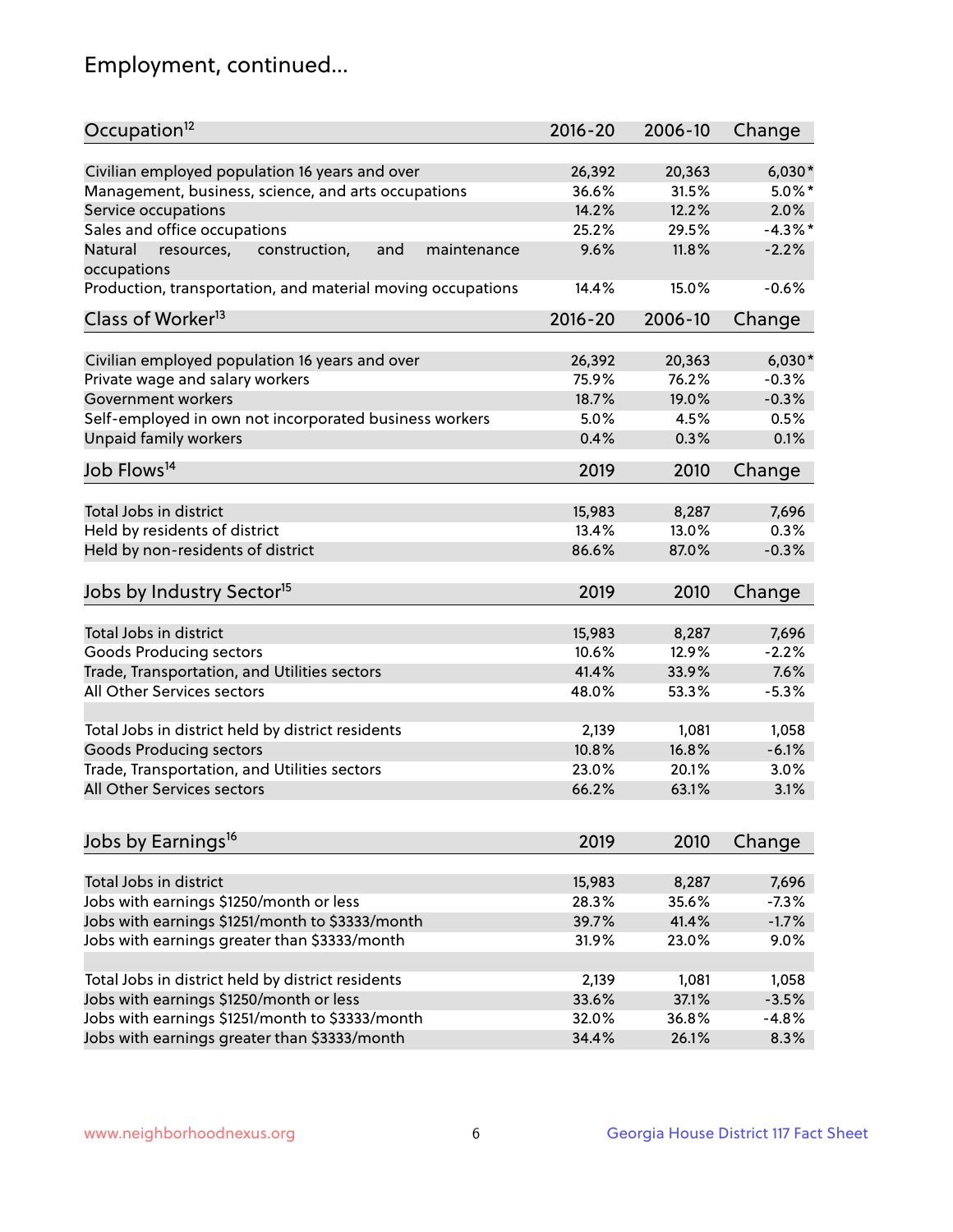## Employment, continued...

| 2019   | 2010  | Change  |
|--------|-------|---------|
|        |       |         |
| 15,983 | 8,287 | 7,696   |
| 26.8%  | 27.3% | $-0.5%$ |
| 54.5%  | 59.2% | $-4.7%$ |
| 18.7%  | 13.5% | 5.2%    |
|        |       |         |
| 2,139  | 1.081 | 1,058   |
| 25.4%  | 22.8% | 2.7%    |
| 55.1%  | 58.7% | $-3.7%$ |
| 19.5%  | 18.5% | 1.0%    |
|        |       |         |

#### Education

| School Enrollment <sup>18</sup>                | $2016 - 20$ | 2006-10 | Change     |
|------------------------------------------------|-------------|---------|------------|
|                                                |             |         |            |
| Population 3 years and over enrolled in school | 15,375      | 14,126  | $1,249*$   |
| Nursery school, preschool                      | 5.7%        | 6.3%    | $-0.7%$    |
| Kindergarten                                   | 4.8%        | 4.3%    | 0.6%       |
| Elementary school (grades 1-8)                 | 45.0%       | 50.2%   | $-5.2%$ *  |
| High school (grades 9-12)                      | 24.3%       | 22.5%   | $1.8\%$    |
| College or graduate school                     | 20.2%       | 16.7%   | $3.5%$ *   |
| Educational Attainment <sup>19</sup>           | $2016 - 20$ | 2006-10 | Change     |
|                                                |             |         |            |
| Population 25 years and over                   | 37,177      | 27,507  | $9,670*$   |
| Less than 9th grade                            | 2.3%        | 2.1%    | 0.2%       |
| 9th to 12th grade, no diploma                  | 5.1%        | 9.3%    | $-4.2%$ *  |
| High school graduate (includes equivalency)    | 33.3%       | 36.1%   | $-2.8\%$ * |
| Some college, no degree                        | 22.3%       | 23.1%   | $-0.9%$    |
| Associate's degree                             | 9.3%        | 8.3%    | 1.0%       |
| Bachelor's degree                              | 16.9%       | 14.5%   | $2.4\%$ *  |
| Graduate or professional degree                | 10.8%       | 6.6%    | $4.2\%$ *  |
|                                                |             |         |            |
| Percent high school graduate or higher         | 92.6%       | 88.6%   | 4.0%*      |
| Percent bachelor's degree or higher            | 27.7%       | 21.1%   | $6.6\%$ *  |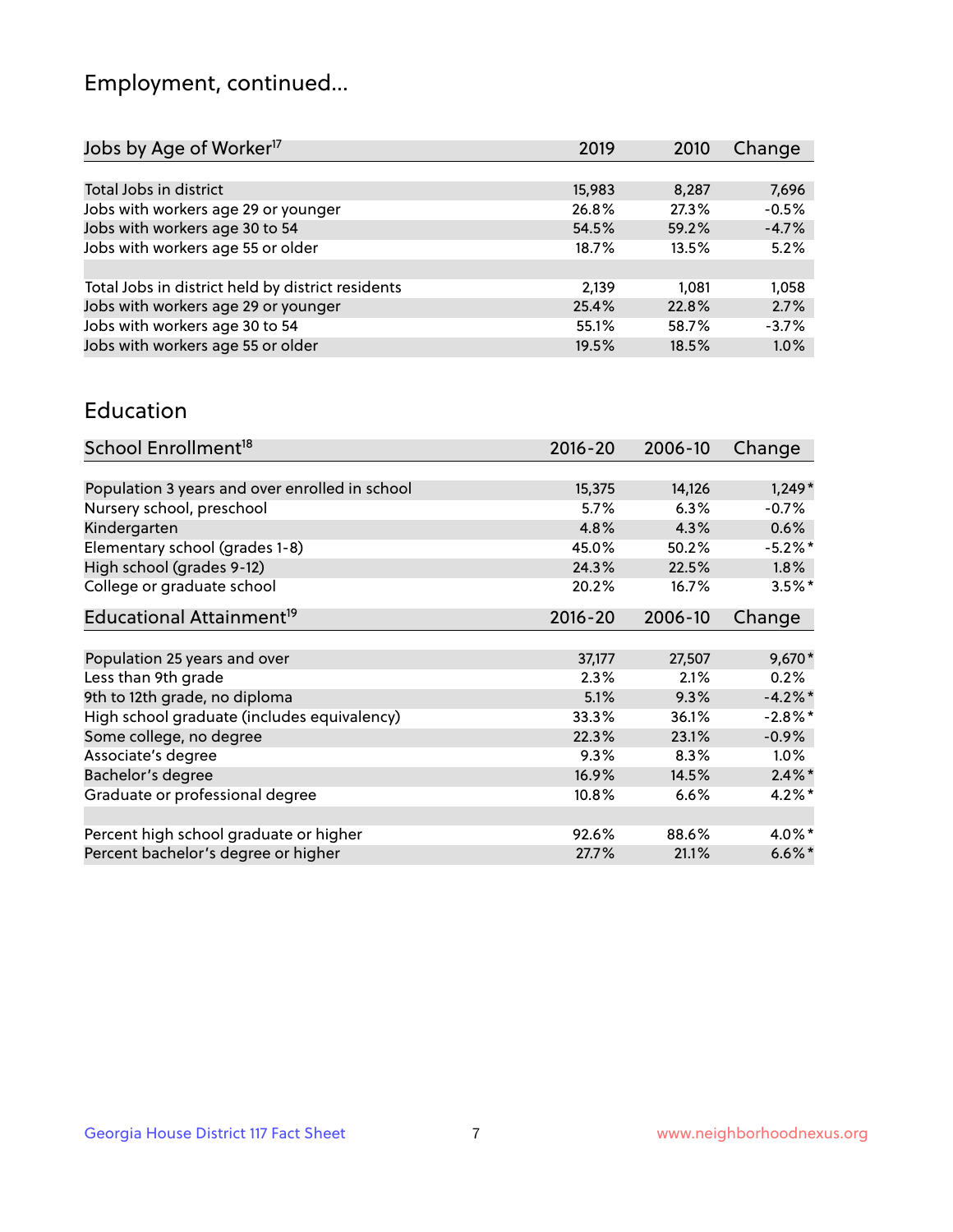## Housing

| Households by Type <sup>20</sup>                     | 2016-20     | 2006-10 | Change      |
|------------------------------------------------------|-------------|---------|-------------|
|                                                      |             |         |             |
| <b>Total households</b>                              | 18,735      | 14,371  | $4,364*$    |
| Family households (families)                         | 79.2%       | 82.2%   | $-3.0\%$ *  |
| With own children under 18 years                     | 34.1%       | 44.8%   | $-10.7\%$ * |
| Married-couple family                                | 58.3%       | 65.1%   | $-6.9%$ *   |
| With own children of the householder under 18 years  | 23.9%       | 34.0%   | $-10.1\%$ * |
| Male householder, no wife present, family            | 5.7%        | 4.9%    | $0.9\%$     |
| With own children of the householder under 18 years  | 2.4%        | 3.2%    | $-0.8%$     |
| Female householder, no husband present, family       | 15.2%       | 12.2%   | $3.1\%$ *   |
| With own children of the householder under 18 years  | 7.8%        | 7.6%    | 0.2%        |
| Nonfamily households                                 | 20.8%       | 17.8%   | $3.0\%$     |
| Householder living alone                             | 19.0%       | 14.0%   | $5.1\%$ *   |
| 65 years and over                                    | 8.0%        | 4.1%    | $3.9\%$ *   |
|                                                      |             |         |             |
| Households with one or more people under 18 years    | 38.9%       | 49.1%   | $-10.2\%$ * |
| Households with one or more people 65 years and over | 30.6%       | 18.1%   | 12.5%*      |
| Average household size                               | 3.04        | 3.10    | $-0.05*$    |
| Average family size                                  | 3.43        | 3.40    | 0.03        |
|                                                      |             |         |             |
| Housing Occupancy <sup>21</sup>                      | 2016-20     | 2006-10 | Change      |
| Total housing units                                  | 19,540      | 15,970  | $3,570*$    |
| Occupied housing units                               | 95.9%       | 90.0%   | 5.9%*       |
| Vacant housing units                                 | 4.1%        | 10.0%   | $-5.9\%$ *  |
|                                                      |             |         |             |
| Homeowner vacancy rate                               | 1.6         | 4.7     | $-3.2*$     |
| Rental vacancy rate                                  | 3.6         | 8.8     | $-5.2$      |
|                                                      |             |         |             |
| Units in Structure <sup>22</sup>                     | $2016 - 20$ | 2006-10 | Change      |
| Total housing units                                  | 19,540      | 15,970  | $3,570*$    |
| 1-unit, detached                                     | 91.3%       | 89.5%   | $1.8\%$ *   |
| 1-unit, attached                                     | 1.0%        | 0.8%    | 0.1%        |
| 2 units                                              | 0.2%        | 0.3%    | $-0.1%$     |
| 3 or 4 units                                         | 0.3%        | 0.2%    | 0.1%        |
| 5 to 9 units                                         | 0.3%        | 0.4%    | $-0.1%$     |
| 10 to 19 units                                       | 0.4%        | 0.7%    | $-0.3%$     |
| 20 or more units                                     | 3.1%        | 1.5%    | 1.6%        |
| Mobile home                                          | 3.5%        | 6.5%    | $-3.0\%$ *  |
| Boat, RV, van, etc.                                  | 0.0%        | 0.1%    | $-0.1%$     |
|                                                      |             |         |             |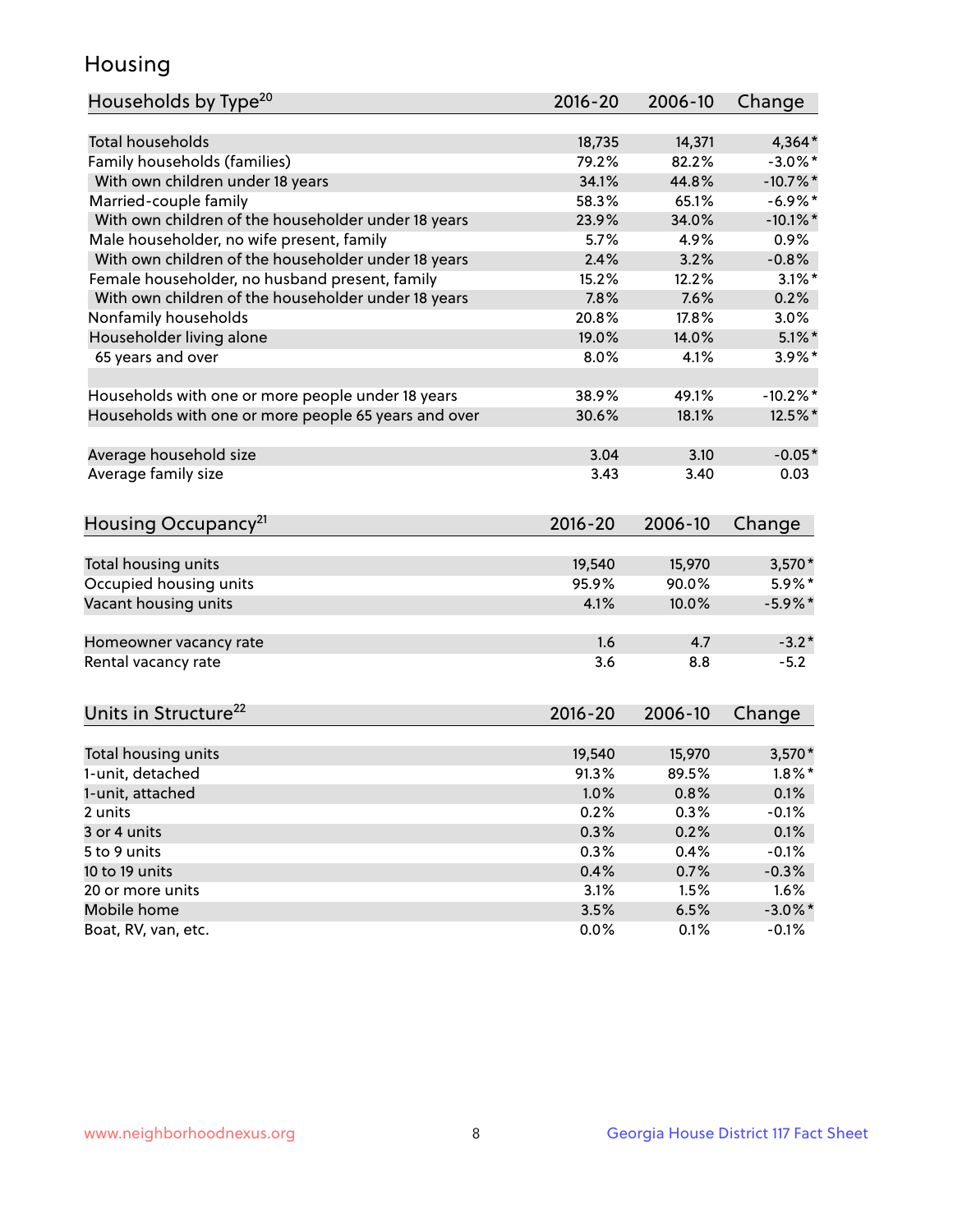## Housing, Continued...

| Year Structure Built <sup>23</sup>             | 2016-20     | 2006-10 | Change     |
|------------------------------------------------|-------------|---------|------------|
| Total housing units                            | 19,540      | 15,970  | $3,570*$   |
| Built 2014 or later                            | 10.9%       | (X)     | (X)        |
| Built 2010 to 2013                             | 4.9%        | (X)     | (X)        |
| Built 2000 to 2009                             | 44.2%       | 49.9%   | $-5.8\%$ * |
| Built 1990 to 1999                             | 20.9%       | 27.4%   | $-6.5%$ *  |
| Built 1980 to 1989                             | 9.0%        | 10.4%   | $-1.4%$    |
| Built 1970 to 1979                             | 4.3%        | 5.7%    | $-1.4%$    |
| Built 1960 to 1969                             | 2.7%        | 2.6%    | 0.1%       |
| Built 1950 to 1959                             | 0.8%        | 1.5%    | $-0.7%$    |
| Built 1940 to 1949                             | 0.6%        | 0.6%    | 0.0%       |
| Built 1939 or earlier                          | 1.8%        | 1.9%    | $-0.0%$    |
| Housing Tenure <sup>24</sup>                   | $2016 - 20$ | 2006-10 | Change     |
|                                                |             |         |            |
| Occupied housing units                         | 18,735      | 14,371  | $4,364*$   |
| Owner-occupied                                 | 82.7%       | 87.1%   | $-4.4\%$ * |
| Renter-occupied                                | 17.3%       | 12.9%   | 4.4%*      |
| Average household size of owner-occupied unit  | 3.01        | 3.06    | $-0.05$    |
| Average household size of renter-occupied unit | 3.20        | 3.31    | $-0.12$    |
| Residence 1 Year Ago <sup>25</sup>             | $2016 - 20$ | 2006-10 | Change     |
| Population 1 year and over                     | 56,843      | 44,139  | 12,704*    |
| Same house                                     | 87.4%       | 81.0%   | $6.4\%*$   |
| Different house in the U.S.                    | 12.4%       | 18.8%   | $-6.4\%$ * |
| Same county                                    | 7.1%        | 8.1%    | $-1.1%$    |
| Different county                               | 5.3%        | 10.7%   | $-5.3\%$ * |
| Same state                                     | 3.1%        | 6.1%    | $-3.0\%$ * |
| Different state                                | 2.2%        | 4.5%    | $-2.3\%$ * |
| Abroad                                         | 0.2%        | 0.2%    | $-0.0%$    |
| Value of Housing Unit <sup>26</sup>            | $2016 - 20$ | 2006-10 | Change     |
|                                                |             |         |            |
| Owner-occupied units                           | 15,488      | 12,514  | $2,974*$   |
| Less than \$50,000                             | 2.4%        | 4.5%    | $-2.1%$    |
| \$50,000 to \$99,999                           | 4.2%        | 7.6%    | $-3.4%$    |
| \$100,000 to \$149,999                         | 14.4%       | 24.0%   | $-9.6%$ *  |
| \$150,000 to \$199,999                         | 28.6%       | 26.0%   | 2.6%       |
| \$200,000 to \$299,999                         | 28.7%       | 21.7%   | $7.0\%$ *  |
| \$300,000 to \$499,999                         | 19.2%       | 13.1%   | $6.1\%$ *  |
| \$500,000 to \$999,999                         | 2.1%        | 2.9%    | $-0.8%$    |
| \$1,000,000 or more                            | 0.4%        | 0.3%    | 0.1%       |
| Median (dollars)                               | 201,185     | 171,280 | 29,906*    |
| Mortgage Status <sup>27</sup>                  | $2016 - 20$ | 2006-10 | Change     |
| Owner-occupied units                           | 15,488      | 12,514  | $2,974*$   |
| Housing units with a mortgage                  | 77.8%       | 82.1%   | $-4.3\%$ * |
| Housing units without a mortgage               | 22.2%       | 17.9%   | $4.3\%$ *  |
|                                                |             |         |            |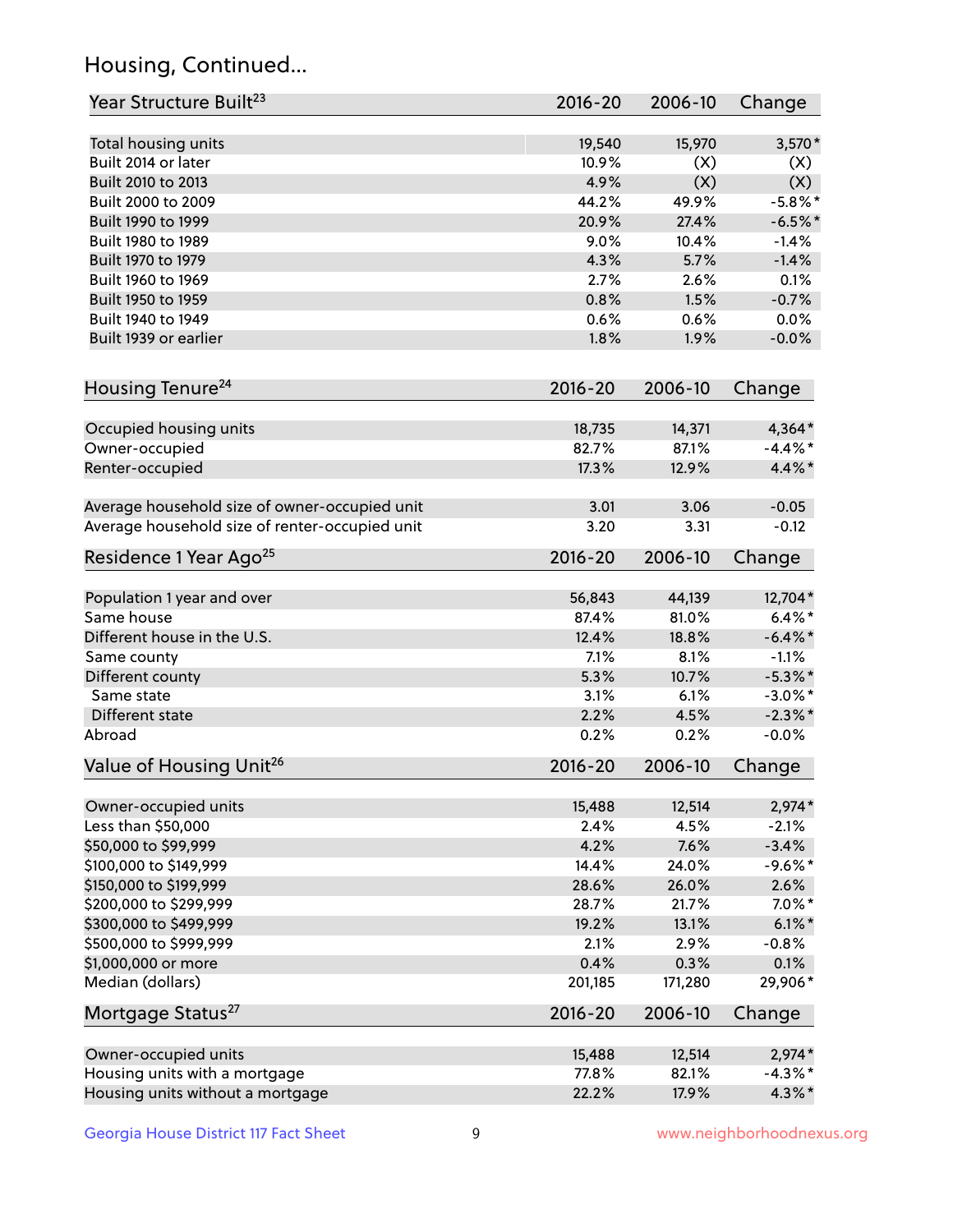## Housing, Continued...

| Selected Monthly Owner Costs <sup>28</sup>                                            | 2016-20 | 2006-10 | Change     |
|---------------------------------------------------------------------------------------|---------|---------|------------|
| Housing units with a mortgage                                                         | 12,055  | 10,274  | $1,781*$   |
| Less than \$300                                                                       | 0.1%    | 0.3%    | $-0.2%$    |
| \$300 to \$499                                                                        | 0.2%    | 0.9%    | $-0.7%$    |
| \$500 to \$999                                                                        | 9.3%    | 12.7%   | $-3.4%$    |
| \$1,000 to \$1,499                                                                    | 45.6%   | 37.1%   | $8.5\%$ *  |
| \$1,500 to \$1,999                                                                    | 22.8%   | 25.3%   | $-2.4%$    |
| \$2,000 to \$2,999                                                                    | 16.1%   | 18.3%   | $-2.3%$    |
| \$3,000 or more                                                                       | 5.8%    | 5.4%    | 0.4%       |
| Median (dollars)                                                                      | 1,452   | 1,488   | $-36$      |
| Housing units without a mortgage                                                      | 3,433   | 2,240   | $1,193*$   |
| Less than \$150                                                                       | 1.0%    | 1.9%    | $-0.9%$    |
| \$150 to \$249                                                                        | 7.6%    | 11.5%   | $-3.9%$    |
| \$250 to \$349                                                                        | 16.9%   | 21.1%   | $-4.1%$    |
| \$350 to \$499                                                                        | 35.8%   | 30.2%   | 5.6%       |
| \$500 to \$699                                                                        | 27.8%   | 27.0%   | 0.9%       |
| \$700 or more                                                                         | 10.9%   | 8.4%    | 2.5%       |
| Median (dollars)                                                                      | 463     | 416     | $47*$      |
| Selected Monthly Owner Costs as a Percentage of<br>Household Income <sup>29</sup>     |         |         | Change     |
| Housing units with a mortgage (excluding units where<br>SMOCAPI cannot be computed)   | 12,054  | 10,238  | $1,816*$   |
| Less than 20.0 percent                                                                | 45.7%   | 30.7%   | 15.0%*     |
| 20.0 to 24.9 percent                                                                  | 15.6%   | 17.8%   | $-2.2%$    |
| 25.0 to 29.9 percent                                                                  | 8.8%    | 14.3%   | $-5.6\%$ * |
| 30.0 to 34.9 percent                                                                  | 9.2%    | 10.0%   | $-0.8%$    |
| 35.0 percent or more                                                                  | 20.7%   | 27.2%   | $-6.5%$ *  |
| Not computed                                                                          | 1       | 36      | $-36$      |
| Housing unit without a mortgage (excluding units where<br>SMOCAPI cannot be computed) | 3,358   | 2,222   | $1,135*$   |
| Less than 10.0 percent                                                                | 56.3%   | 49.0%   | 7.3%       |
| 10.0 to 14.9 percent                                                                  | 19.8%   | 22.2%   | $-2.4%$    |
| 15.0 to 19.9 percent                                                                  | 9.4%    | 6.9%    | 2.5%       |
| 20.0 to 24.9 percent                                                                  | 5.6%    | 5.8%    | $-0.1%$    |
| 25.0 to 29.9 percent                                                                  | 1.4%    | 2.4%    | $-1.0%$    |
| 30.0 to 34.9 percent                                                                  | 0.2%    | 3.9%    | $-3.7%$    |
| 35.0 percent or more                                                                  | 7.3%    | 9.9%    | $-2.6%$    |
| Not computed                                                                          | 75      | 17      | 58         |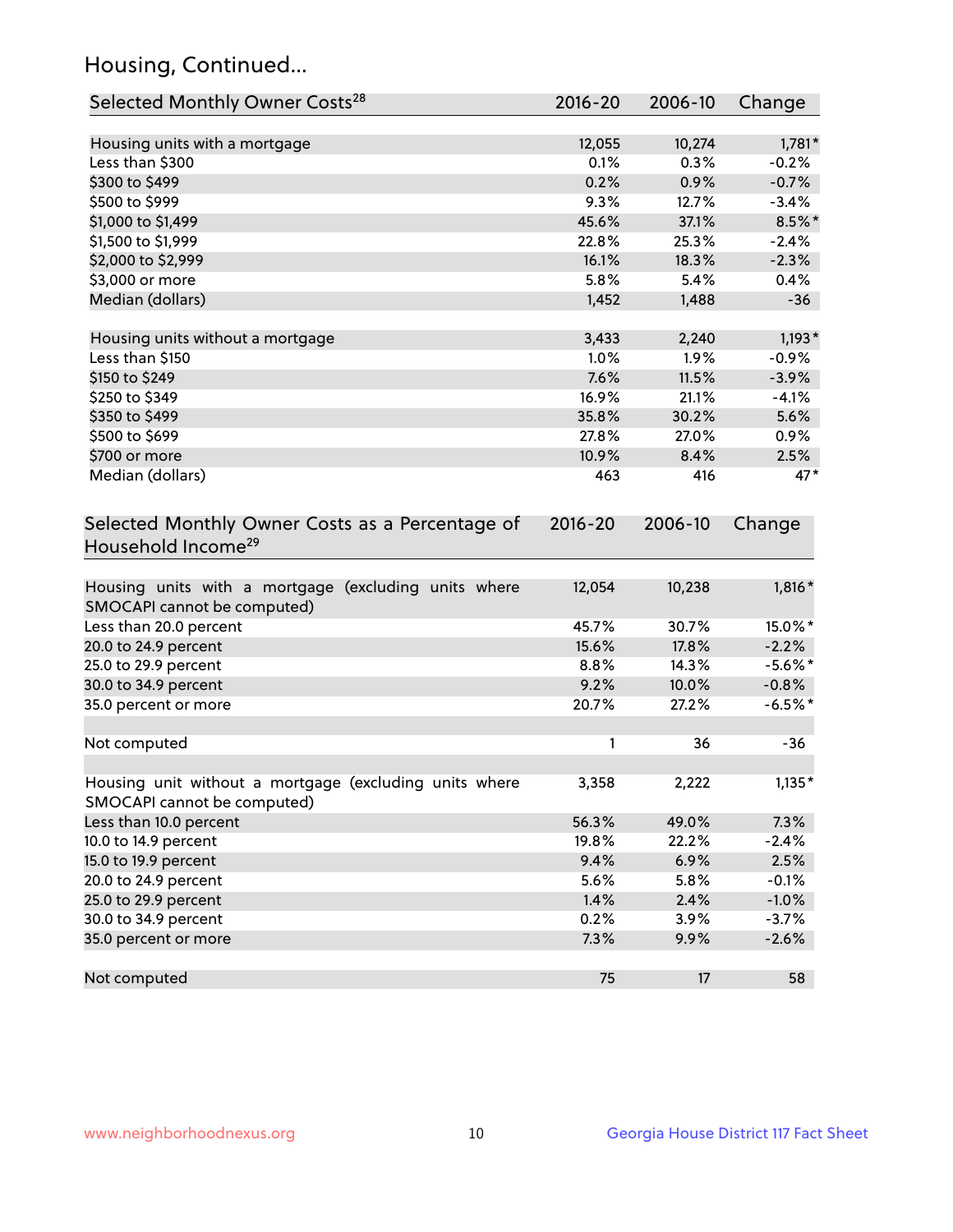## Housing, Continued...

| Gross Rent <sup>30</sup>   | 2016-20 | 2006-10 | Change     |
|----------------------------|---------|---------|------------|
|                            |         |         |            |
| Occupied units paying rent | 3,136   | 1,664   | $1,472*$   |
| Less than \$200            | 0.3%    | 0.1%    | 0.2%       |
| \$200 to \$499             | 4.8%    | 4.0%    | 0.8%       |
| \$500 to \$749             | 6.3%    | 9.2%    | $-2.9%$    |
| \$750 to \$999             | 9.9%    | 25.2%   | $-15.2%$   |
| \$1,000 to \$1,499         | 50.8%   | 47.4%   | 3.3%       |
| \$1,500 to \$1,999         | 23.9%   | 12.1%   | $11.8\%$ * |
| \$2,000 or more            | 4.0%    | $1.9\%$ | 2.0%       |
| Median (dollars)           | 1,239   | 1,337   | $-98*$     |
|                            |         |         |            |
| No rent paid               | 112     | 193     | $-82$      |

| Gross Rent as a Percentage of Household Income <sup>31</sup>                   | $2016 - 20$ | 2006-10 | Change   |
|--------------------------------------------------------------------------------|-------------|---------|----------|
|                                                                                |             |         |          |
| Occupied units paying rent (excluding units where GRAPI<br>cannot be computed) | 3,120       | 1,653   | $1,467*$ |
| Less than 15.0 percent                                                         | 20.2%       | 9.8%    | 10.4%    |
| 15.0 to 19.9 percent                                                           | 10.1%       | 13.8%   | $-3.7%$  |
| 20.0 to 24.9 percent                                                           | $11.6\%$    | 16.3%   | $-4.7%$  |
| 25.0 to 29.9 percent                                                           | 7.1%        | 13.5%   | $-6.3%$  |
| 30.0 to 34.9 percent                                                           | 13.2%       | 11.7%   | 1.5%     |
| 35.0 percent or more                                                           | 37.8%       | 34.9%   | 2.9%     |
|                                                                                |             |         |          |
| Not computed                                                                   | 128         | 204     | $-76$    |

## Transportation

| Commuting to Work <sup>32</sup>           | 2016-20 | 2006-10 | Change     |
|-------------------------------------------|---------|---------|------------|
|                                           |         |         |            |
| Workers 16 years and over                 | 25,432  | 20,155  | $5,277*$   |
| Car, truck, or van - drove alone          | 80.5%   | 80.8%   | $-0.3%$    |
| Car, truck, or van - carpooled            | 8.1%    | 11.2%   | $-3.1\%$ * |
| Public transportation (excluding taxicab) | 2.0%    | $1.3\%$ | $0.8\%$ *  |
| Walked                                    | 0.1%    | 0.3%    | $-0.2%$    |
| Other means                               | 0.6%    | 1.2%    | $-0.6%$    |
| Worked at home                            | 8.7%    | 5.2%    | $3.5\%$ *  |
|                                           |         |         |            |
| Mean travel time to work (minutes)        | 37.0    | 35.1    | $1.9*$     |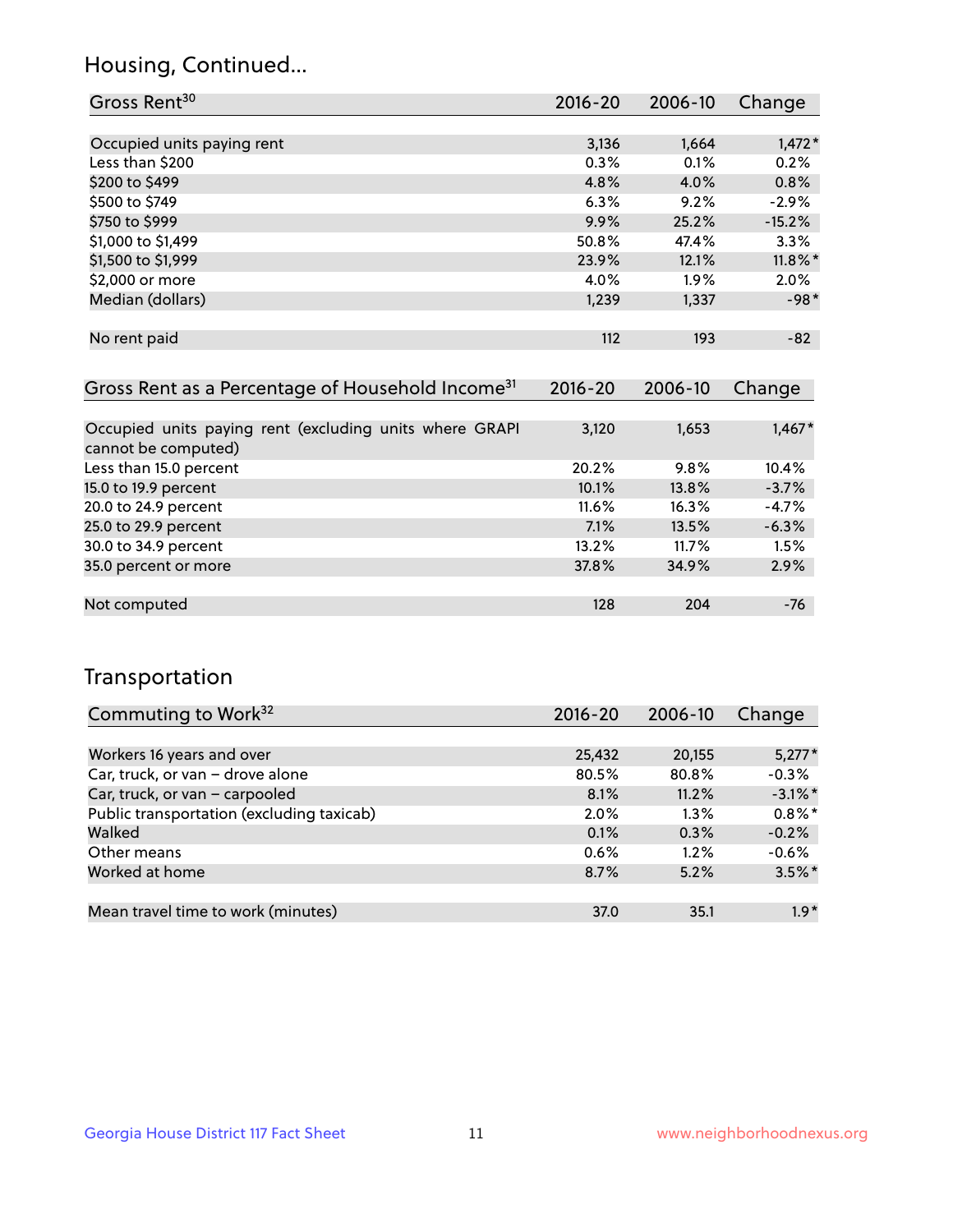## Transportation, Continued...

| Vehicles Available <sup>33</sup> | 2016-20 | 2006-10 | Change   |
|----------------------------------|---------|---------|----------|
|                                  |         |         |          |
| Occupied housing units           | 18,735  | 14,371  | $4,364*$ |
| No vehicles available            | 1.5%    | $1.6\%$ | $-0.0%$  |
| 1 vehicle available              | 23.3%   | 22.0%   | 1.3%     |
| 2 vehicles available             | 44.5%   | 46.6%   | $-2.1%$  |
| 3 or more vehicles available     | 30.7%   | 29.9%   | 0.8%     |

#### Health

| Health Insurance coverage <sup>34</sup>                 | 2016-20 |
|---------------------------------------------------------|---------|
|                                                         |         |
| Civilian Noninstitutionalized Population                | 57,016  |
| With health insurance coverage                          | 88.4%   |
| With private health insurance coverage                  | 73.9%   |
| With public health coverage                             | 25.5%   |
| No health insurance coverage                            | 11.6%   |
| Civilian Noninstitutionalized Population Under 19 years | 15,540  |
| No health insurance coverage                            | 7.2%    |
| Civilian Noninstitutionalized Population 19 to 64 years | 33,980  |
| In labor force:                                         | 26,586  |
| Employed:                                               | 25,022  |
| With health insurance coverage                          | 87.8%   |
| With private health insurance coverage                  | 86.7%   |
| With public coverage                                    | 4.4%    |
| No health insurance coverage                            | 12.2%   |
| Unemployed:                                             | 1,563   |
| With health insurance coverage                          | 57.1%   |
| With private health insurance coverage                  | 47.2%   |
| With public coverage                                    | $9.9\%$ |
| No health insurance coverage                            | 42.9%   |
| Not in labor force:                                     | 7,395   |
| With health insurance coverage                          | 76.7%   |
| With private health insurance coverage                  | 55.5%   |
| With public coverage                                    | 31.1%   |
| No health insurance coverage                            | 23.3%   |